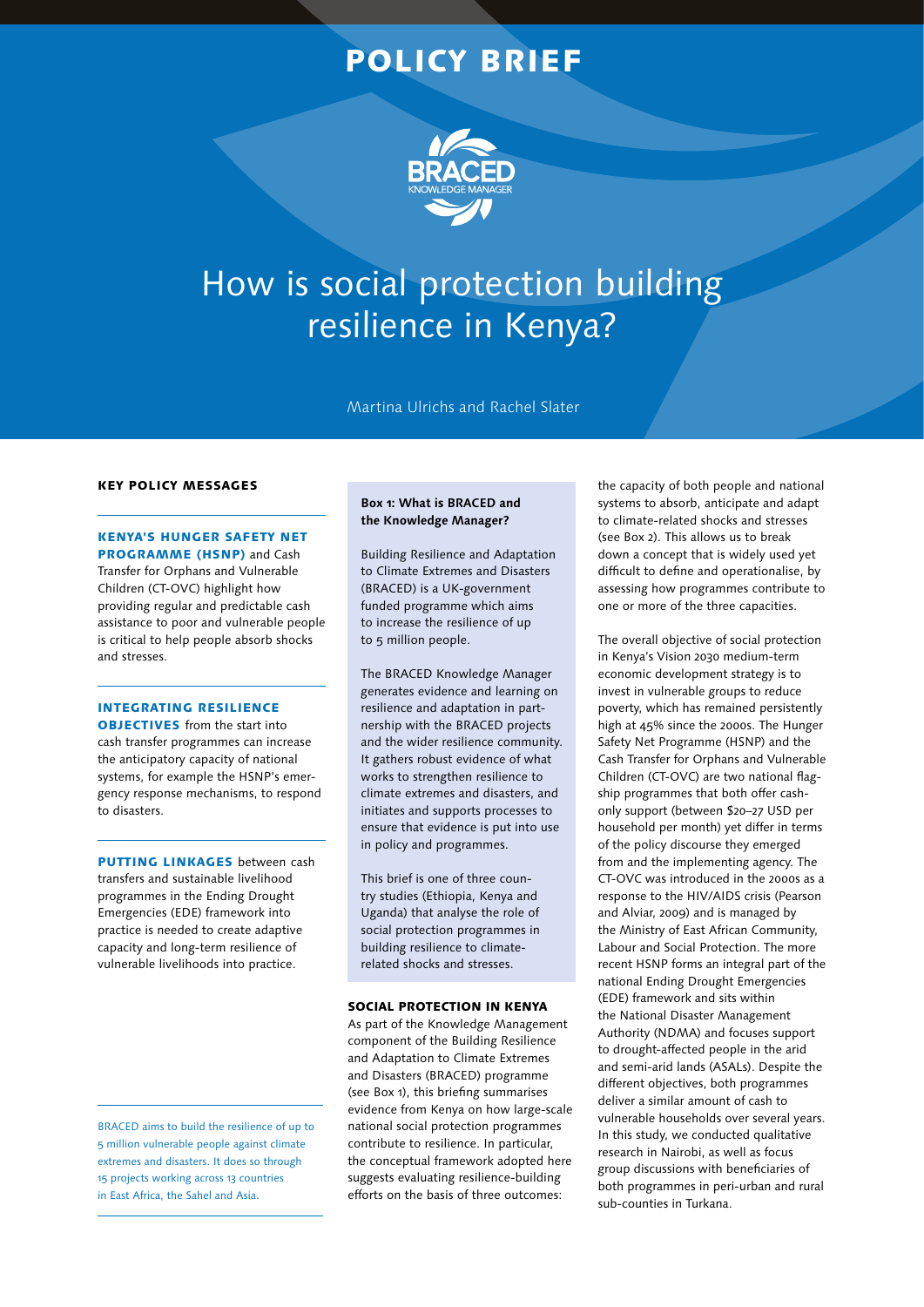#### CASH TRANSFERS CAN HELP PEOPLE ABSORB SHOCKS

As a drought-response programme, the HSNP has been successful in achieving positive impacts on food security, and increased the number and size of meals of 87% of beneficiary households in its first phase (2009–12). This highlights how the HSNP functioned successfully as a safety net to protect households from the negative impacts on poverty of the 2011 drought that affected the Horn of Africa (Merttens et al., 2013).

According to the majority of participants interviewed for this study, the cash from the HSNP and the CT-OVC is used to purchase food throughout the year, yet the proportion of the transfer spent on food increases particularly in the dry months. The use of the cash and the impacts on household consumption are similar for the HSNP and the CT-OVC, despite both programmes having different objectives. In the CT-OVC, real household consumption increased by KSh 274 (\$3.40) per adult equivalent per month on average, whereas in the HSNP the increase is KSh 247 (\$2.40) – but, unlike with the HSNP, it is not possible to say from the existing evaluation data whether consumption levels are maintained in the CT-OVC during times of extreme drought (Ward et al., 2010; Merttens et al., 2013). However, the timeliness of payments continues to be a challenge in the CT-OVC: the vulnerability of recipients can increase if transfers are not received when predicted and thus fail to fulfil their absorptive function.

#### THE DESIGN AND IMPLEMENTATION OF PROGRAMMES CAN INCREASE THE CAPACITY OF PEOPLE AND SYSTEMS TO ANTICIPATE SHOCKS

Cash transfers can have a positive impact on people's ability to save, and, although they are not 'earmarked' for specific shocks, they provide an overall buffer for a range of risks or expenditures. Recipients of the CT-OVC save money or invest it in livestock. Similarly, the HSNP has had a positive impact on households' ability to save and access credit (Merttens et al., 2013). Investing in social networks, as well as livestock,

is a traditional risk management strategy for pastoralists and agro-pastoralists who have always had to live with drought. Climate change, however, is increasing the frequency, duration and severity of drought and is putting these customary coping strategies under pressure. High levels of dilution of the HSNP transfer highlights how the cash has been used to invest in these. At the household level, cash transfers can increase the capacity of people to anticipate shocks by saving in the form of cash or livestock to increase their asset base and have a buffer in the case of an emergency.

The way cash transfer programmes are designed can also increase the anticipatory capacity of national disaster response systems. In comparison with the CT-OVC, the HSNP from the start put in place targeting mechanisms, operational procedures for scale-up and contingency funds that allow it to now be an innovative tool that increases the preparedness and capacity of institutions at national level to respond in the event of an emergency. This system meant the HSNP was able to scale up assistance within two weeks to 90,648 additional households following severe and extreme drought in April 2015, which was a faster and more efficient response 'than any other previous humanitarian distribution mechanisms on the continent' (Fitzgibbon, 2016).

#### WE NEED MORE THAN CASH TO BUILD ADAPTIVE CAPACITY AND LONG-TERM RESILIENCE

The contributions social protection programmes can make to climate change adaptation currently are hypothetical because evidence is limited. In Kenya, neither of the social protection programmes aims specifically to build adaptive capacity, although they do have an impact on asset accumulation. The CT-OVC evaluation highlights that the programme at national level has had a significant impact on the accumulation of livestock assets, particularly for beneficiaries in smaller-sized and femaleheaded households (Asfaw et al., 2013). The HSNP does not explicitly aim to make long-term impacts on livelihoods, since its main objective is to reduce hunger. However, beneficiaries who have received lump sum payments – for

example those who have been formally registered for several months but have not been able to receive the transfer – have made investments in incomegenerating activities (e.g. livestock, small businesses).

#### **Box 2: Resilience can be broken down to three capacities**

**Absorptive capacity** is the ability to cope with climate variability and extremes during and after a disturbance to reduce the immediate impact on people's livelihoods and basic needs.

**Anticipatory capacity** is the ability of social systems to actively anticipate and reduce the impact of climate variability and extremes through preparedness and planning.

**Adaptive capacity** is the ability of social systems to adapt to multiple, long-term and future climate change risks, and also to learn and adjust after a disaster.

Source: Bahadur et al. (2015).

These investments may lead to longterm changes in livelihoods, but currently the evidence to substantiate this assumption is limited. Asset accumulation alone does not necessarily translate into increased capacity to adapt or to move out of poverty, unless people have access to complementary interventions that support livelihoods at the systems level. Kenya's EDE framework, for example, sets out a roadmap for building sustainable livelihoods in the ASALs. These actions are focused on supporting pastoralist livelihoods and strengthening existing coping mechanisms (reducing/increasing herd size, mobility, loaning animals) through better access to markets, value chain development and access to veterinary services. Additionally, improved management of water, crops and rangeland resources aims to contribute to more sustainable natural resource management and water-use efficiency. Without these complementary programmes, social protection's contribution to longterm adaptation will be limited, since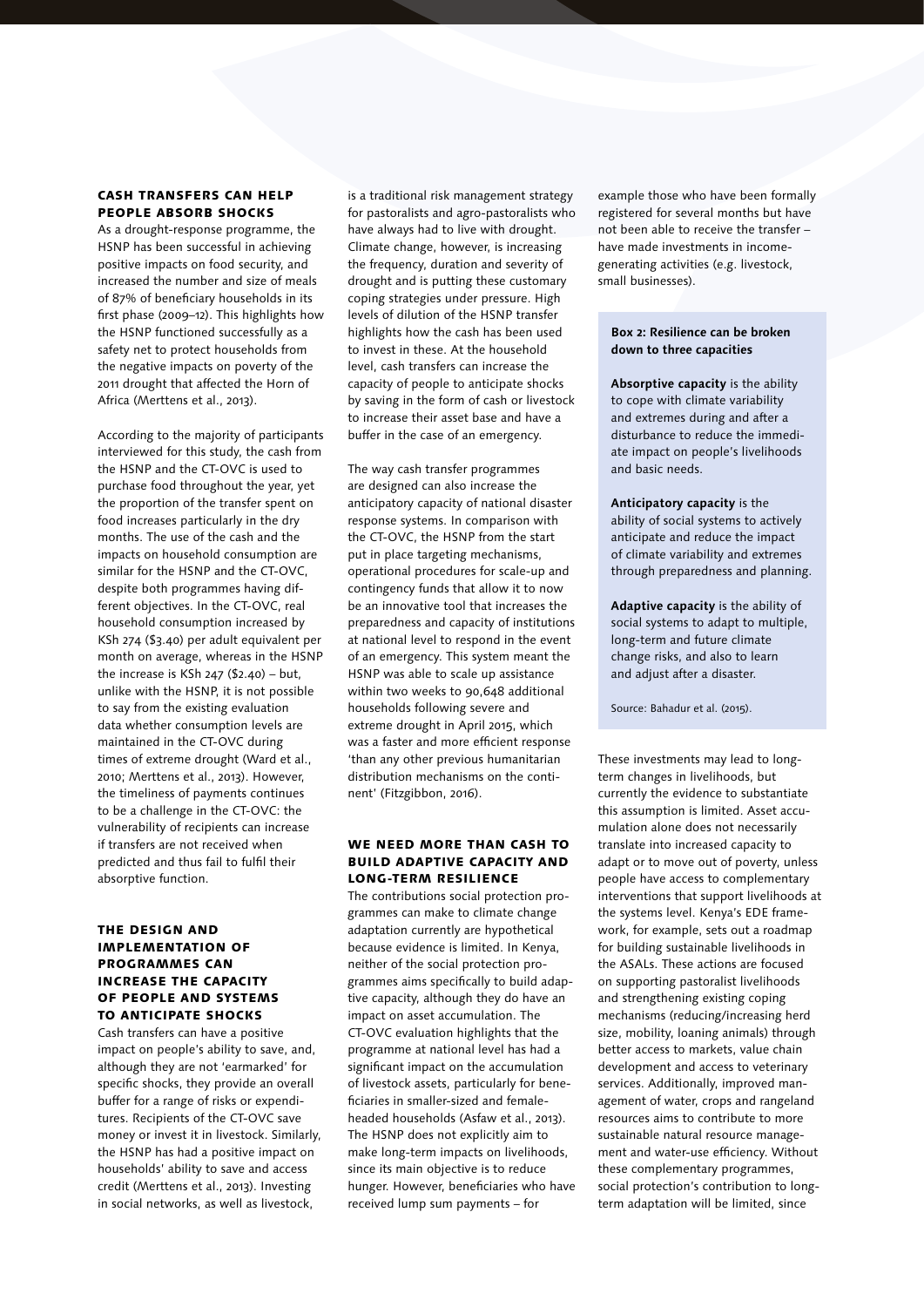resilience policy and programming in Kenya's ASALs need to recognise multiple livelihood stressors. This will require not only a policy framework but also strategies to better integrate interventions across sectors, actors and different levels of governance to ensure resilience-building programmes contribute to strengthening the capacity of national systems to reduce drought emergencies (Carabine et al., 2015).

#### POLICY IMPLICATIONS

Evidence from Kenya makes a strong case for social protection's primary role being that of a safety net that allows people to absorb shocks without suffering significant negative setbacks. It does so most convincingly by providing regular and predictable cash assistance to poor and vulnerable people.

Focusing on the quality of implementation is critical to achieve resilience objectives. Regardless of the specific objective of cash transfers, in the end it is programmes' ability to deliver cash transfers on time in a reliable way that contributes to people's capacity to absorb and anticipate shocks and stresses. The HSNP's design and implementation mechanisms not only provide a reliable safety net but also increased the quality and timeliness of humanitarian assistance following severe drought.

For long-term resilience-building, vulnerable households need to increase their capacity to adapt to recurring shocks and stresses. In Kenya, this means strengthening linkages between cash transfer recipients and complementary programmes, such as livelihood support, infrastructure development and natural resource management under the EDE framework.

#### **REFERENCES**

Asfaw, S., Davis, B., Josh, D., Handa, S. and Winters, P. (2014) 'Cash transfer programme, productive activities and labour supply: Evidence from a randomised experiment in Kenya', *Journal of Development Studies* 50(8): 1172–96.

Bahadur, A.V., Peters, K., Wilkinson, E., Pichon, F., Gray, K. and Tanner, T. (2015) *The 3As: Tracking resilience across BRACED*. BRACED Knowledge Manager Working Paper. London: ODI.

Carabine, E., Jouanjean, M.A. and Tsui, J. (2015) *Kenya ending drought emergencies policy review: Scenarios for building resilience in ASALs.* Working Paper. London: ODI.

Fitzgibbon, C. (2016) 'Shock-responsive social protection in practice: Kenya's experience in scaling up cash transfers'. ODI HPN Blog, 23 February: [http://odihpn.org/blog/shock](http://odihpn.org/blog/shock-responsive-social-protection-in-practice-kenyas-experience-in-scaling-up-cash-transfers/)responsive-social-protection-in-practicekenyas-experience-in-scaling-up-cashtransfers/ (accessed 22 January 2017).

Merttens, F., Hurrell, A., Marzi, M., Attah, R., Farhat, M., Kardan, A. and MacAuslan, I. (2013) 'Kenya Hunger Safety Net Programme monitoring and evaluation component. Impact evaluation final report: 2009 to 2012'. Oxford: OPM.

Pearson, R. and Alviar, C. (2009) 'Cash transfers for vulnerable children in Kenya: From political choice to scale-up'. New York: Policy, Advocacy and Knowledge Management, Division of Policy and Practice, UNICEF.

Ulrichs, M. and Slater. R. (2016) *How can social protection build resilience? Insights from Ethiopia, Kenya and Uganda.*  BRACED Working Paper. London: ODI.

Ward, P., Hurrell, A., Visram, A., Riemenschneider, N., Pellerano, L., O'Brien, C., MacAuslan, I. and Willis, J. (2010) 'Cash transfer programmes for orphans and vulnerable children (CT-OVC) Kenya, operational and impact evaluation, 2007–2009'. Final Report. Oxford: OPM.

#### ACRONYMS

ASALs Arid and Semi-Arid Lands

BRACED Building Resilience and Adaptation to Climate Extremes

 $CT-ONC$ Cast transfer for Orphans and Vulnerable Children

EDE Ending Drought Emergencies

**HSNP** Hunger Safety Net Programme

NDMA National Disaster Management Authority